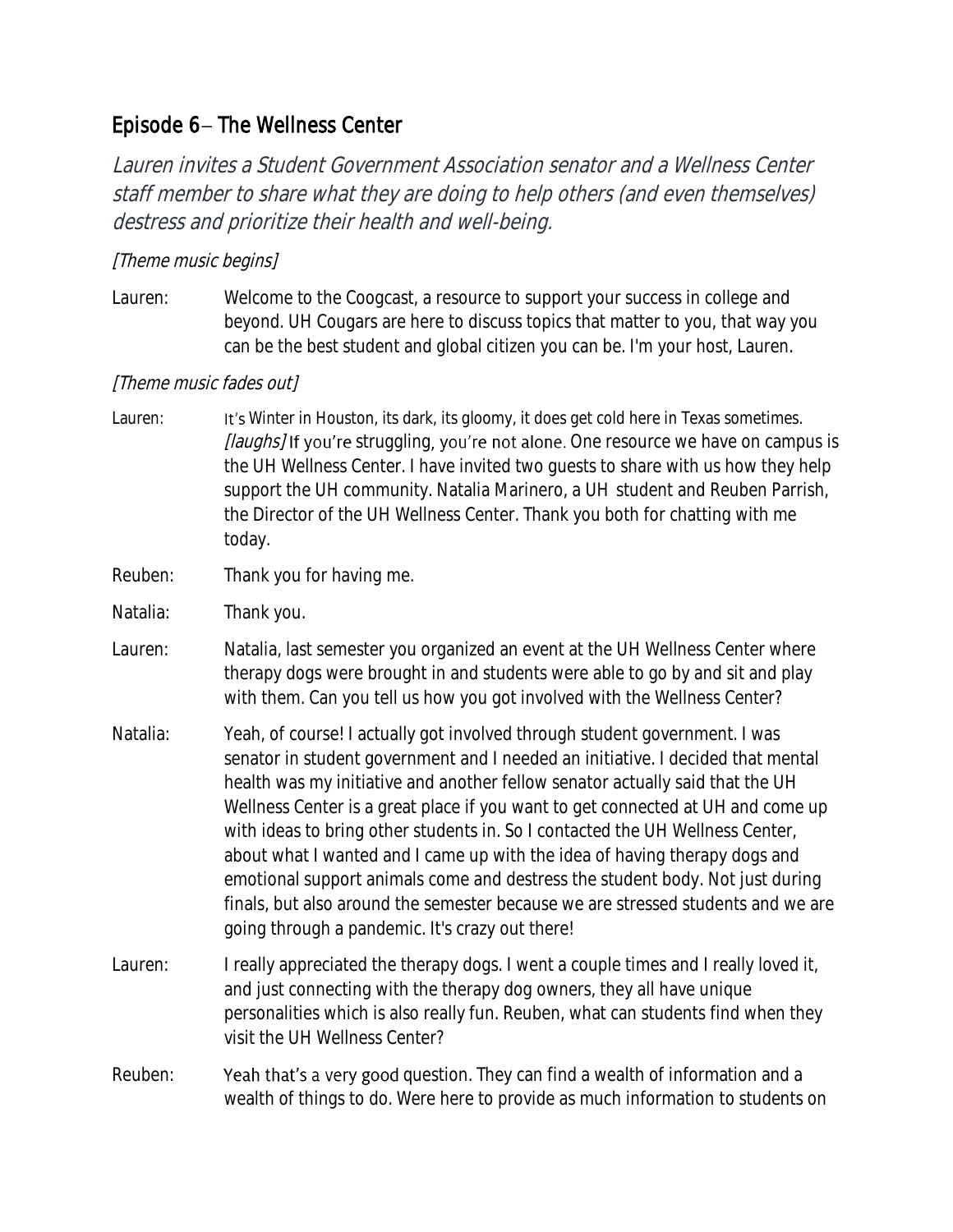campus to make well informed decisions on campus as well as off campus. And that's through our workshops that we have, we have four different workshops a semester, as well as consultation visits that students can come in and talk about any health or well-being topic they would like to talk about and I say that's more surface level. Just like an iceberg, most of the time the surface level is just that tip of the iceberg, the rest of it we have to roll over to another department on campus. We also have some different events, as you heard, like the therapy dogs, and we have Tea Tuesdays, any student can come in and relax and hang out in the office and get free tea. And then we do Meditation Thursdays. So we do a lot for students to be able to come in and learn about health and wellbeing in all aspects of their life.

- Lauren: Something that I definitely noticed coming back to campus was how much the UH Wellness Center was offering support to students, with everybody of course having anxieties and things, like not only about the pandemic, but just thinking back to how school used to be and getting back into that has been really stressful for a lot of students. Like I know I've gone to a lot of events, I know a lot of ambassadors have gone to a lot of the events, so it's just like something that I really appreciate what y'all are doing. So switching it back over to Natalia, what made you think of bringing in therapy dogs when thinking of ideas for your initiative?
- Natalia: When I was in high school, I went to tour Stephen F. Austin State University, and one of the things that they kind of grabbed my attention with was that during finals, they would bring dogs to the library and when you're studying, you can sign up to go pet the dogs and they have a whole room of the dogs. I thought that was a really cool idea. I started looking at other universities and what they did for their finals week, everybody does something different, and I saw that Yale has bulldogs and UH has their own that the UH Wellness Center does put on along with many other events, but the one thing that was missing for me was the beginning of the semester, midterms, so that idea really was just a step up from what we already do here.
- Lauren: I love that! I love that you were able to take things that you saw and then making it your own, and making it like part of UH's. So this question is now for the both of you, what was the student response like for that event? Or like for your therapy dog event, or even if you wanna take, I know that the UH Wellness Center did like two weeks of finals stress relief, like finals mania stuff, so if you wanna talk about student response for those events?
- Reuben: Yeah, I can go first. It was a great response, um, better than our workshop and other events and things that we've held. And you brought up, is our online wellness, is an event that we do every single semester, at the end of the semester.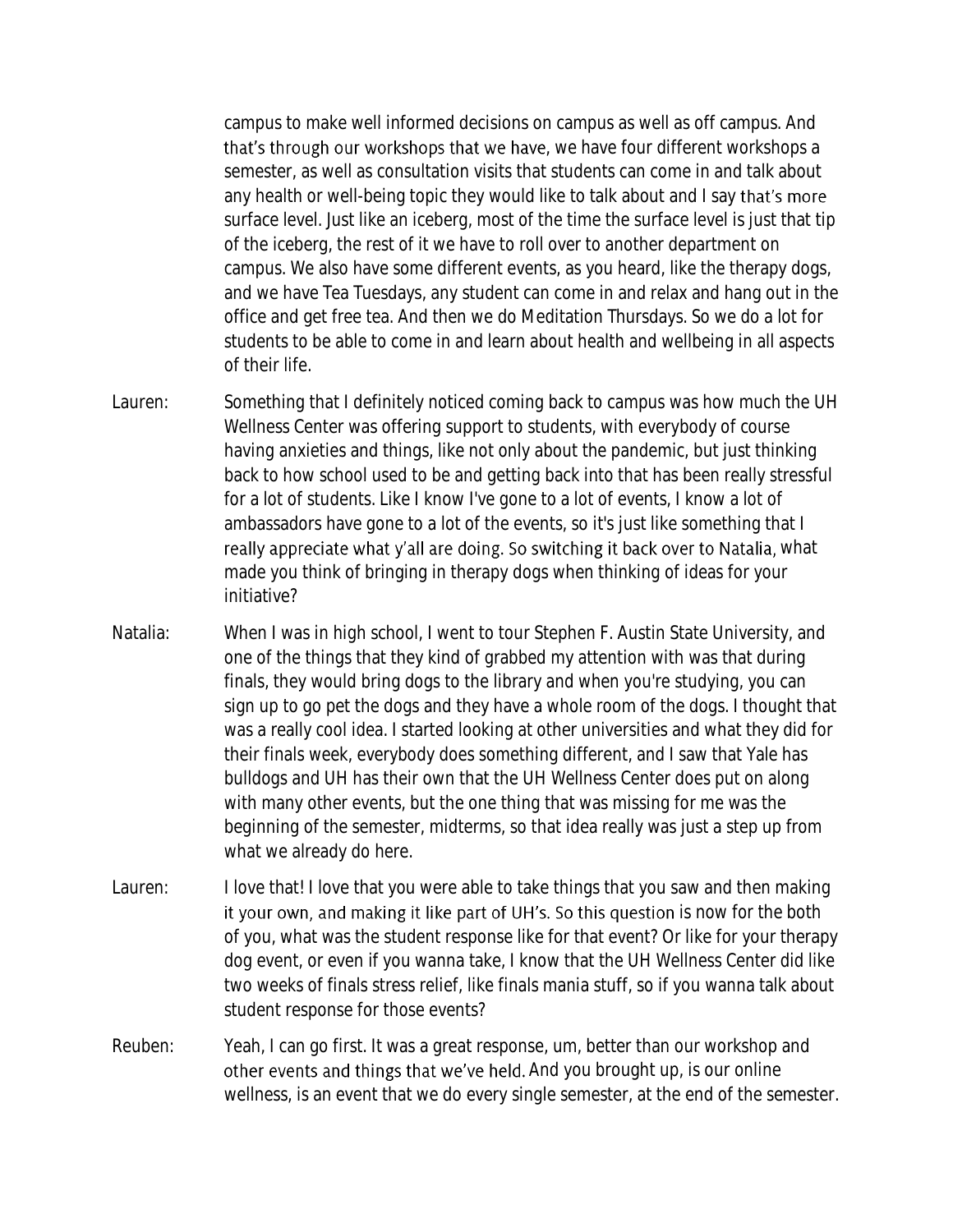There's one day where we bring in masseuses to do chair massages and we get to give out some free food. DIY projects, resources, campus resources, more so academic resources, not just from, because wellness is one of six departments under the Health and Wellbeing portfolio and the Division of Student Affairs. So you have CAPS, Counseling and Psychological Services, you have Campus Recreation, you have the Justin Dart Student Accessibility Center, you have Cougars In Recovery and you have the Health Center. So, with us, 6 departments. So students really love the time that Natalia did her event and that was just a nice segue into our event because then students were like 'oh my gosh, there's more dogs and another day you're having dogs,' because when we have a day, that one day, we had in our office and we were just completely packed. But, they were masked, a lot of them were wearing masks and we were recommending to wear a mask and everything and students loved it. It doesn't matter if it's a puppy, to a big dog, to a fluffy dog, to a small dog. As long as there's a dog in the building, they're coming to it.

Natalia: Yeah, I think the students really responded well. I heard people conversing and they were destressing with the owner, not just the dogs.

- Lauren: Yeah, for sure. So getting into ideas of, like, events and initiatives, so I think a lot of students might have ideas, kinda like you, where they want to implement something or host something, so how would you go about with that idea, like how would you start that, how would you get the event off the ground?
- Natalia: That's a great question. Honestly, my best answer would be get involved. And I know it's easier said than done, but I think UH has made a great platform and a great service to be involved. You have your UH Go app, that's a great way to get involved, they have an events calendar you can look at, that's how I got to backpack that I did my first semester here. I also saw UH Wellness on there and was like that's a great name: UH Wellness, I should go visit! And if you have an idea, if you have an initiative, that you would like to see that hasn't been done yet, I would research on your UH access and Get Involved icon, and just go through pages and pages of clubs and organizations and associations, that have descriptions, that have members in there, and just talk to the members, talk to the president. I think that once you converse with them, even bounce ideas off of each other, something will happen, that's the beauty of college and university. Something can happen with the congregation of the student body.
- Lauren: I agree. Something that my parents always told me when I was unsure is: The worst they can say is no and the best is you can create something new and actually do something with it. I think that's a very good point of just put yourself out there. If you're nervous about doing it on your own and work as a team to get where you want to go.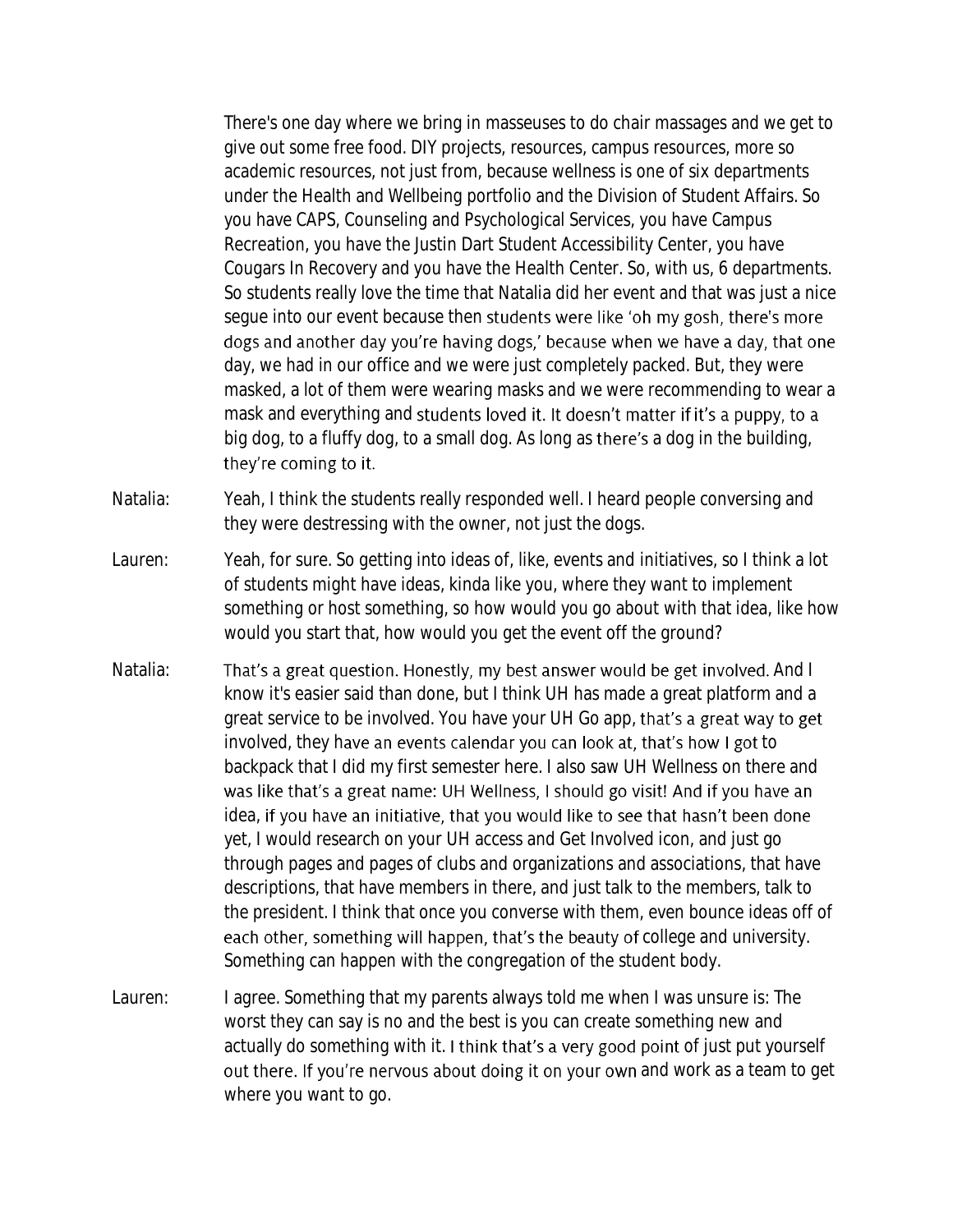So what are some healthy habits or tools that you use to promote your own wellbeing or like you would recommend for students?

Natalia: Personally, it is hard. I do have anxiety, when it comes to tests when it comes to school. When I destess, I personally have to take a breather and step back. I take a mental health day and don't do anything. Take some time for myself, like washing my hair, washing my face, just some destresser things. A new thing I recently picked up was volleyball. I think exercising is a great way to destress.

## Lauren: That's my sport!

- Natalia: (*laughs*) I just started playing in the women's club, again, get involved, I have tryouts this week, but I get to do this on Tuesdays and Thursdays, so after school I just sweat it out and don't worry about anything academically. So, if you're not athletic, I understand, there's many other things you can do. There's a chess club. There's a video game club. If you like sports but can't physically play, there's esports. Just hanging out with friends is a great way to destress. Talk to someone. Don't be alone, that's one of my biggest things. If you keep it in, it's not really going to help you.
- Rueben: Ditto. (*laughs*) That was wonderful. Um, for me, it's really just taking and scheduling time out for myself. Everybody knows their work schedule, class schedule, whatever schedule they have, but typically never put in their "me time" or "my time" or whatever a person wants to call it. So, I do have it. I schedule it out, time to destress, be able to go for a walk, work out, be with my family, since I'm an older person here (*laughs*). So being able to be with my daughter, helping her out with the things she does, so it's almost giving as well, for me, to reduce stress, is giving to others. And that's where a lot of other folks may just give too much and get super stressed out, and so thats when it comes to taking your "me time" and doing for yourself before giving to someone else. As well as picking up that hobby. Yes, it may not be sports, but we have a list of things that we provide in our workshops, but we always say: this list isn't for everybody, you need to find what works for you. If it's painting, if it's dancing, is it skating. So, dancing is one of mine. So, I just go out and dance and just dance when I'm grocery shopping and people look at me like what's going on... and I'm like hey, I'm just relaxing.

It's just finding what works for you. I tell students a lot of times: hey, whatever you were doing when you were young that made you happy and feel good and you think is childish right now, think about it and see if you can start doing it again. If it was just running around and sliding in the mud or whatever, find a place to do that, and so it's really just finding what works for you and just having fun.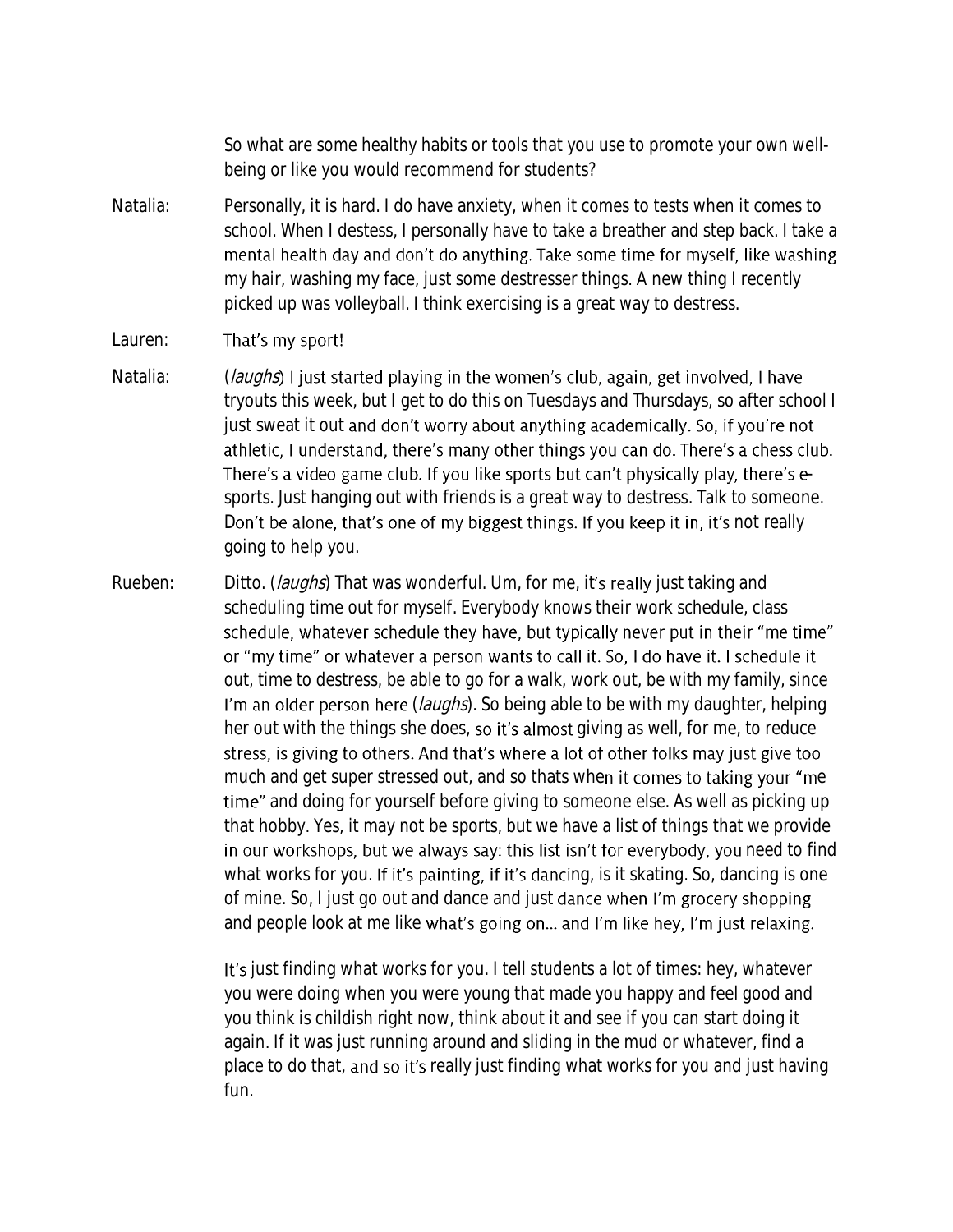- Lauren: I like that. I like that idea of like finding what you enjoyed before and picking that back up. I think that's a really good idea.
- Natalia: A lot of people take more than they can handle. I personally cannot take 18 hours of classes. So, I take four classes a semester. A lot of people forget that not just taking a break is important, you also need to know how much you can handle. I think it's great that you can dance  $\ldots$  I personally can't dance, but if I could, I would (laughs).
- Lauren: **I agree. Especially when you're making your** schedule for the next semester, I can do this back-to-back and you jam-pack your schedule. My mentality is always like: Well, I went to high school and that was like 8 to 4 and then I try to do it again and I can't do it.
- Natalia: I don't know how I did that.
- Lauren: I don't know either. I don't how I had that drive. I definitely feel that idea of like you sometimes overpack yourself and then you re burned out every single day at the end of the day and it kind of just adds up. Taking time for yourself is very important. I guess this kind of leads into our next question. So, Reuben, what do you feel are some unique health-related challenges facing college students, and how does the Wellness Center work in helping them?
- Reuben: Really taking time for themselves. It's looking at how to be in life. How to live life. Health and well-being is everything. We take a holistic approach. So we're really looking at how students are relating to others. Being connected to the university, if you're not feeling connected, you're not feeling like you belong somewhere and so that belongingness, connectiveness is really big, especially going through COVID, and still coming out at the tail end of it possibly, hopefully, students are finally getting to the point where they were online and now how do I get involved? Not having that social connectedness and social wellness that they are not able to find it because we were all masked up and we couldn't get together. So, we're providing the meditation so students can just breathe for 5 minutes or just relax and take time out and be able to say no.

And this is biggest thing to that we do to help students: the consultations. We have a place for students just to be able to talk to someone, and I just listen. I'm a sounding board. I just sit here and students are like "That was wonderful, thank you." And they walk off. And they don't want anything from me, they don't want any answers, they just wanted to talk to someone and they are like ok, thank you. Being able to get them connected and feel like they belong and help them realize what they can do for themselves so they can be successful.